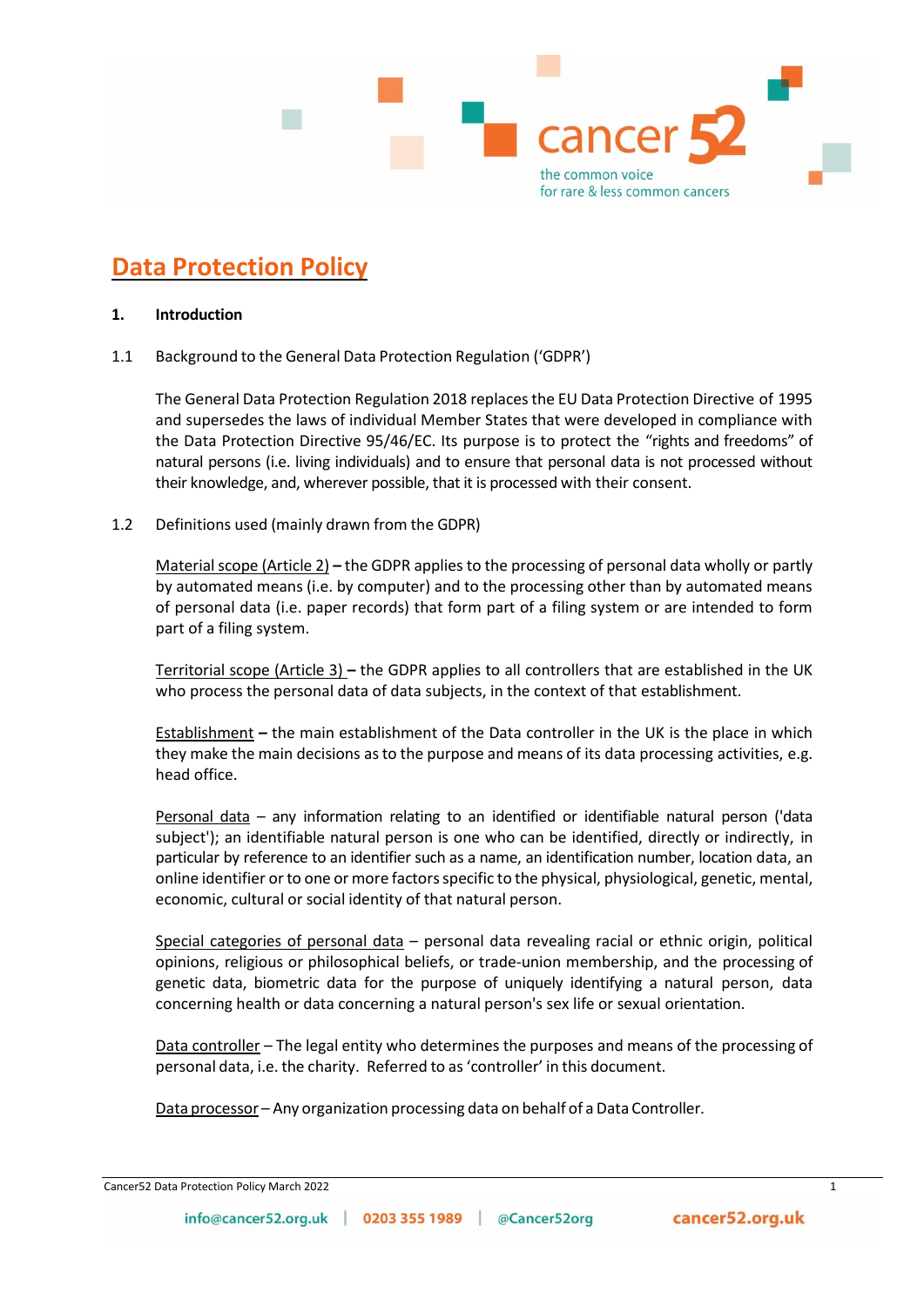

Data subject – any living individual who is the subject of personal data held by an organisation.

Processing – any operation or set of operations which is performed on personal data or on sets of personal data, whether or not by automated means, such as collection, recording, organisation, structuring, storage, adaptation or alteration, retrieval, consultation, use, disclosure by transmission, dissemination or otherwise making available, alignment or combination, restriction, erasure or destruction.

Profiling **–** is any form of automated processing of personal data intended to evaluate certain personal aspects relating to a natural person, or to analyse or predict that person's performance at work, economic situation, location, health, personal preferences, reliability, or behavior. This definition is linked to the right of the data subject to object to profiling and a right to be informed about the existence of profiling, of measures based on profiling and the envisaged effects of profiling on the individual.

Personal data breach **–** a breach of security leading to the accidental, or unlawful, destruction, loss, alteration, unauthorised disclosure of, or access to, personal data transmitted, stored or otherwise processed. There is an obligation on the controller to report personal data breaches to the supervisory authority and where the breach islikely to adversely affect the personal data or privacy of the data subject.

Data subject consent **-** means any freely given, specific, informed and unambiguous indication of the data subject's wishes by which he or she, by a statement or by a clear affirmative action, signifies agreement to the processing of personal data.

Child **–** the UK GDPR defines a child as anyone under the age of 13 years old. The processing of personal data of a child is only lawful if parental or custodian consent has been obtained. The controller shall make reasonable efforts to verify in such cases that consent is given or authorised by the holder of parental responsibility over the child.

Third party – a natural orlegal person, public authority, agency or body otherthan the data subject, controller, processor and persons who, under the direct authority of the controller or processor, are authorised to process personal data.

Filing system – any structured set of personal data which are accessible according to specific criteria, whether centralised, decentralised or dispersed on a functional or geographical basis.

ICO – information commissioner's office – The organization responsible for the enforcement of GDPR and where data breaches are reported.

#### Cancer52 Data Protection Policy March 2022 2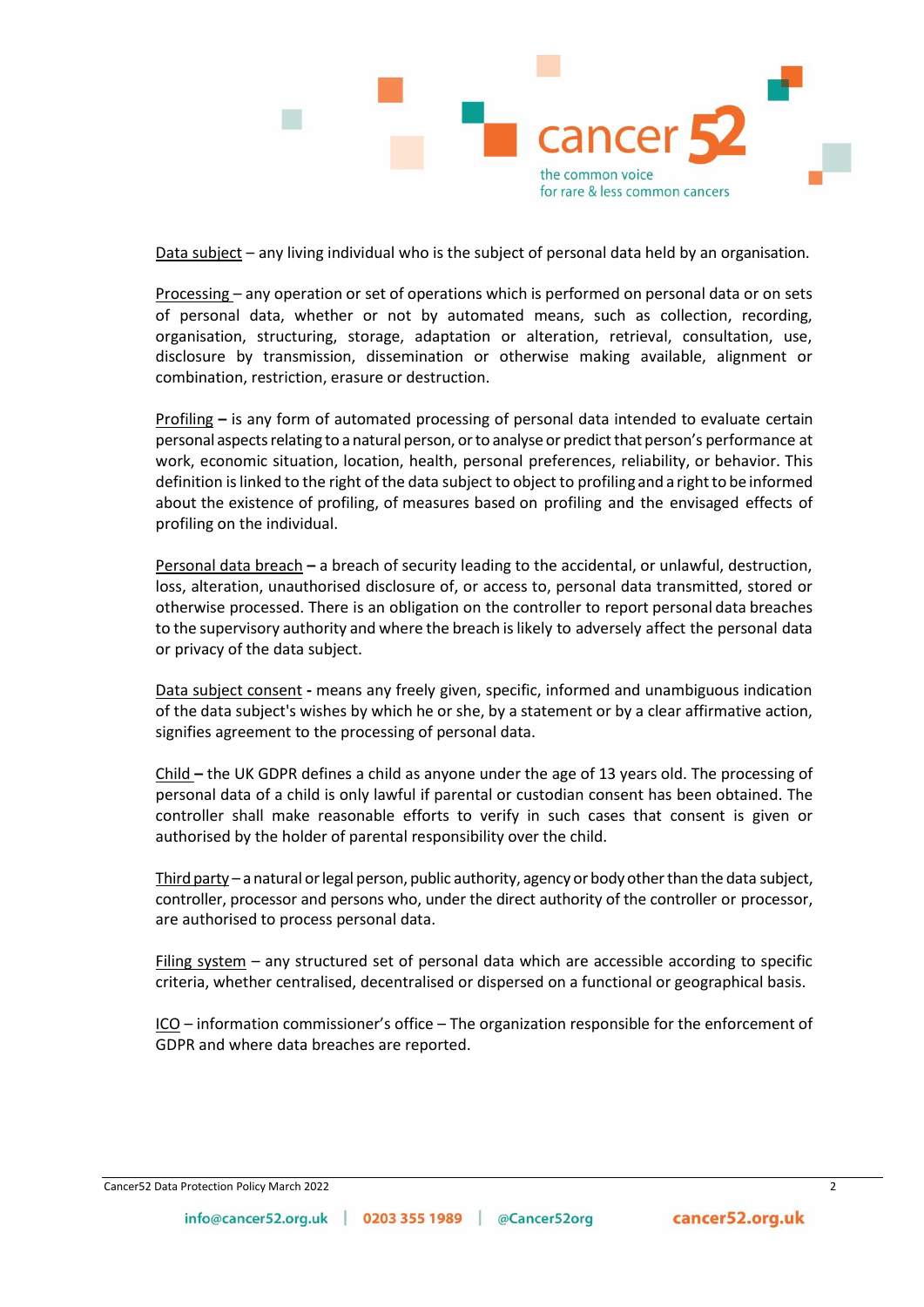

## **2. Policy statement**

- 2.1 The Trustees and management of Cancer 52 are committed to compliance with all relevant law in respect of personal data, and the protection of the "rights and freedoms" of individuals whose information Cancer52 collects and processes in accordance with the General Data Protection Regulation (GDPR).
- 2.2 Compliance with the GDPR is described by this policy and other relevant policies such as the Information Security Policy along with connected processes and procedures.
- 2.3 The GDPR and this policy apply to all personal data processing functions, including those performed on beneficiaries, volunteers, staff, suppliers and partners personal data, and any other personal data the organisation processes from any source.
- 2.4 The Board of Trustees is responsible for reviewing the personal data audit annually in the light of any changes to activities and to any additional requirements identified by means of data protection impact assessments.
- 2.5 This policy applies to all those doing work for Cancer52, including staff, volunteers, and suppliers. Any breach of the GDPR or this Policy may be dealt with under the disciplinary policy.
- 2.6 No third party may access personal data held by Cancer52 without having first entered into a data confidentiality agreement, which imposes on the third-party obligations no less onerous than those to which The charity is committed, and which gives the right to audit compliance with the agreement.

## **3. Responsibilities and roles under the General Data Protection Regulation**

- 3.1 Cancer52 is a Data Controller under the GDPR.
- 3.2 The Trustees are responsible for the implementation and maintenance of effective policy and process to ensure compliance with the GDPR.
- 3.3 The Board of Trustees has overall responsibility and accountability for the management of personal data and for ensuring that compliance with data protection legislation and good practice can be demonstrated. This accountability includes:
	- 3.3.1 Development and implementation of the GDPR as required by this policy,
	- 3.3.2 Information security and risk management in relation to compliance with the policy.
- 3.4 Compliance with data protection legislation is the responsibility of all Staff, Contractors and Volunteers of the charity.
- 3.5 Staff willreceive training in data protection and use of personal data on appointment and update training annually.
- 3.6 Staff and volunteers are responsible for ensuring that any personal data aboutthem and supplied by them to the charity is accurate and up-to-date.

**Cancer52 Data Protection Policy March 2022** 3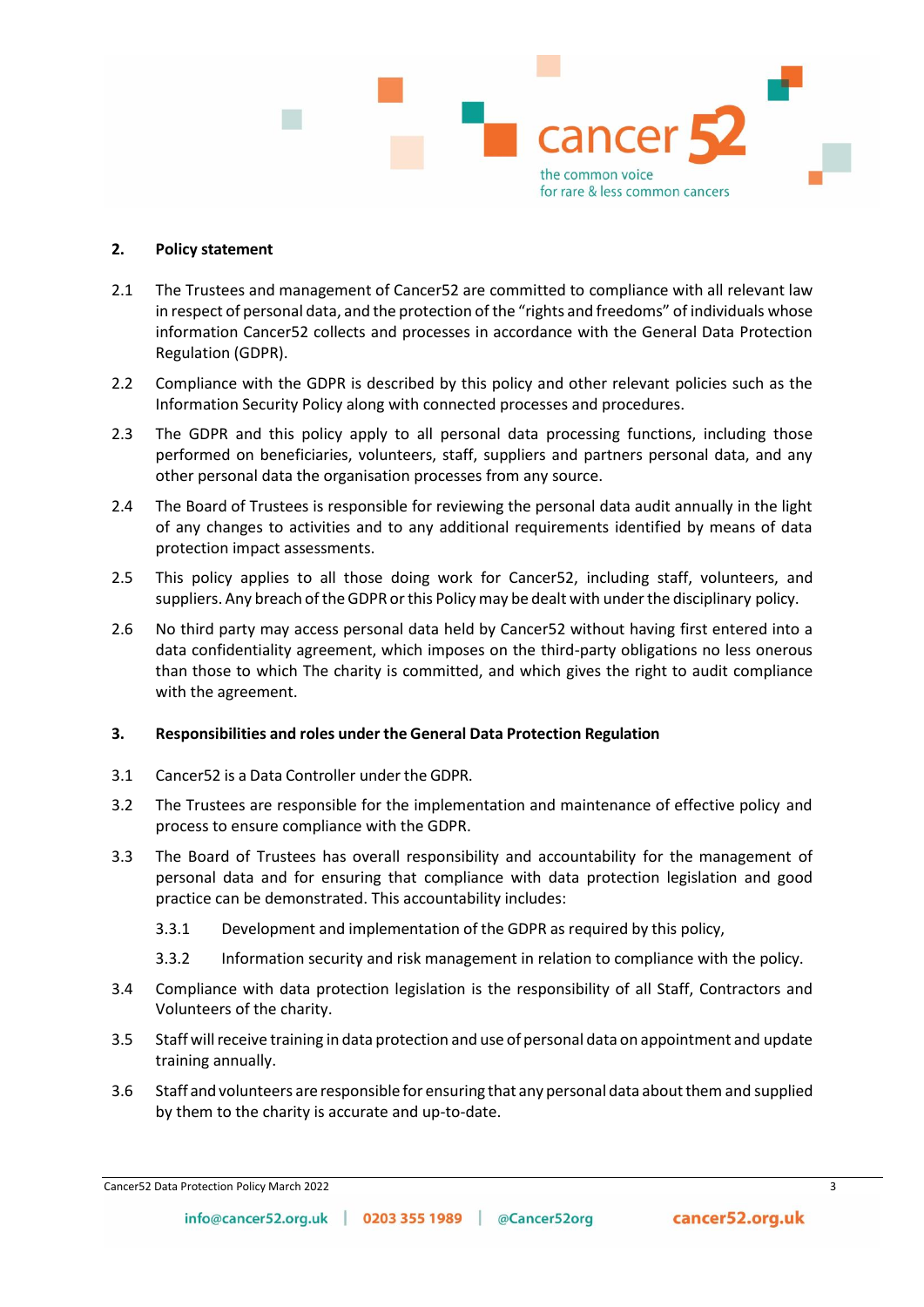

## **4. Data protection principles**

All processing of personal data must be conducted in accordance with the data protection principles as set out in Article 5 of the GDPR.

## 4.1 Personal data must be processed lawfully, fairly and transparently

**Lawful** – identify a lawful basis before you can process personal data. These are often referred to as the "conditions for processing", for example consent.

**Fairly** – in order for processing to be fair, the data controller has to make certain information available to the data subjects as practicable. This applies whether the personal data was obtained directly from the data subjects or from other sources.

The GDPR has increased requirements about what information should be available to data subjects, which is covered in the 'Transparency' requirement.

**Transparently** – the GDPR includes rules on giving privacy information to data subjects in Articles 12, 13 and 14. These are detailed and specific, placing an emphasis on making privacy notices understandable and accessible. Information must be communicated to the data subject in an intelligible form using clear and plain language.

The specific information that must be provided to the data subject must, as a minimum, include:

- 4.1.1 the identity and the contact details of the controller and, if any, of the controller's representative;
- 4.1.2 the contact details of the Chair of the Board of Trustees;
- 4.1.3 the purposes of the processing for which the personal data are intended as well as the legal basis for the processing;
- 4.1.4 the period for which the personal data will be stored;
- 4.1.5 the existence of the rights to request access, rectification, erasure or to object to the processing, and the conditions (or lack of) relating to exercising these rights, such as whether the lawfulness of previous processing will be affected;
- 4.1.6 the categories of personal data concerned;
- 4.1.7 the recipients or categories of recipients of the personal data, where applicable;
- 4.1.8 where applicable, that the controller intends to transfer personal data to a recipient in a third country and the level of protection afforded to the data;
- 4.1.9 any further information necessary to guarantee fair processing.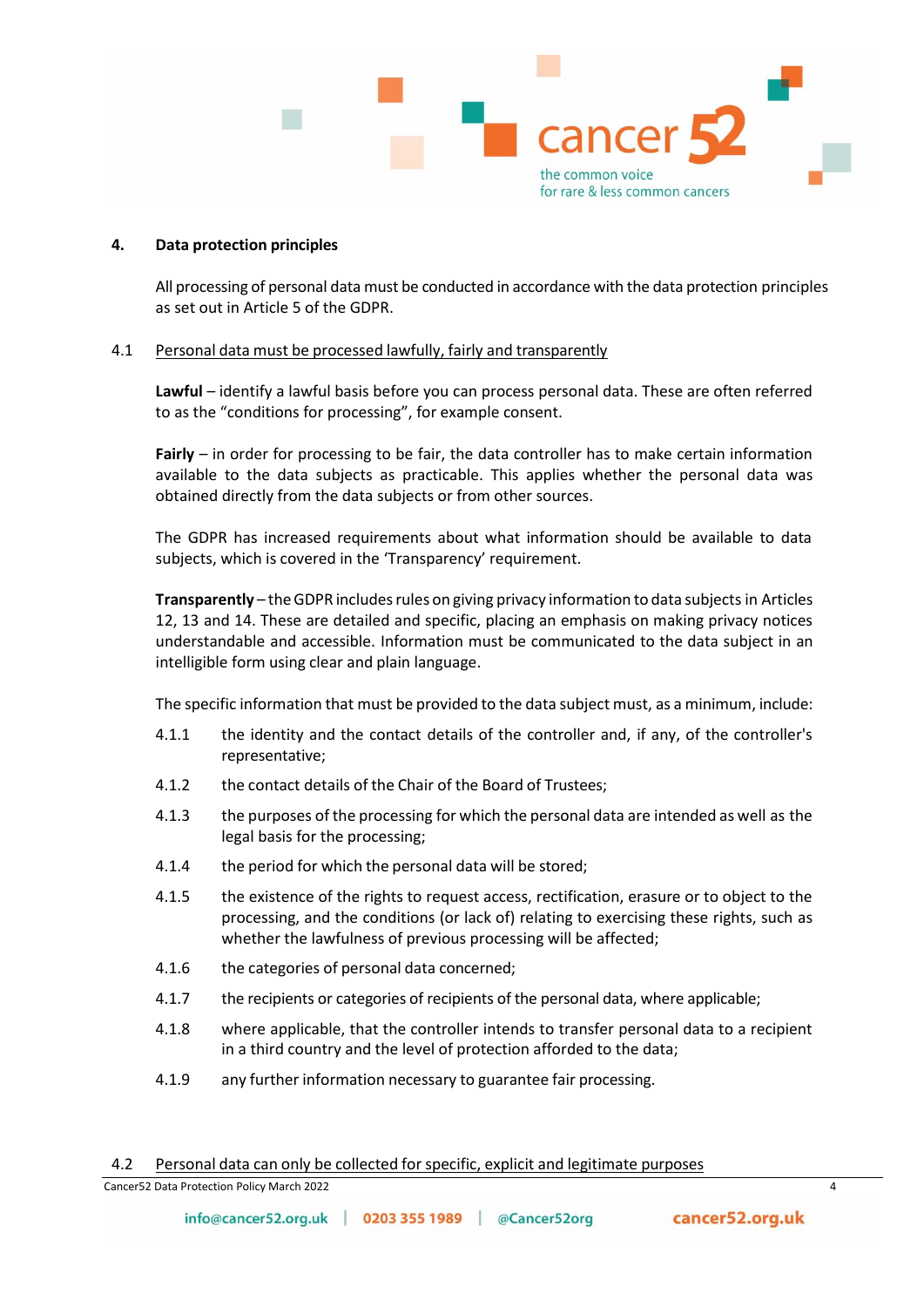

Data obtained for specified purposes must not be used for a purpose that differs from those formally notified to the supervisory authority as part ofthe charity's GDPR register of processing.

- 4.3 Personal data must be adequate, relevant and limited to what is necessary for processing
	- 4.3.1 The Board of Trustees is responsible for ensuring that The charity does not collect information that is not strictly necessary for the purpose for which it is obtained.
	- 4.3.2 All data collection forms (electronic or paper-based), including data collection requirements in new information systems, must be include a fair processing statement or link to privacy statement and approved by the Data Protection Officer.

# 4.4 Personal datamust be accurate and kept upto date with every effortto erase orrectify without delay

- 4.4.1 Data that is stored by the data controller must be reviewed and updated as necessary. No data should be kept unless it is reasonable to assume that it is accurate.
- 4.4.2 The Board of Trustees is responsible for ensuring that all staff are trained in the importance of collecting accurate data and maintaining it.
- 4.4.3 It is also the responsibility of the data subject to ensure that data held by The charity is accurate and up to date. Completion of a registration or application form by a data subject will include a statement that the data contained therein is accurate at the date of submission.
- 4.4.4 The Board of Trustees is responsible for ensuring that appropriate procedures and policies are in place to keep personal data accurate and up to date, taking into account the volume of data collected, the speed with which it might change and any other relevant factors.
- 4.4.5 The Board of Trustees is responsible for responding to requests for rectification from data subjects within one month. This can be extended to a further two months for complex requests. If the charity decides not to comply with the request, the Board of Trustees must respond to the data subject to explain its reasoning and informthem of their right to complain to the supervisory authority and seek judicial remedy.
- 4.4.6 The Board of Trustees is responsible for making appropriate arrangements that, where third-party organisationsmay have been passed inaccurate or out-of-date personaldata, to inform them that the information is inaccurate and/or out of date and is not to be used to inform decisions about the individuals concerned; and for passing any correction to the personal data to the third party where this is required.
- 4.5 Personal data must be kept in a form such that the data subject can be identified only as long as is necessary for processing.
	- 4.5.1 Where personal data is retained beyond the retention date for a legitimate business reason, it will be minimised and pseudonymised in order to protect the identity of the

Cancer52 Data Protection Policy March 2022 5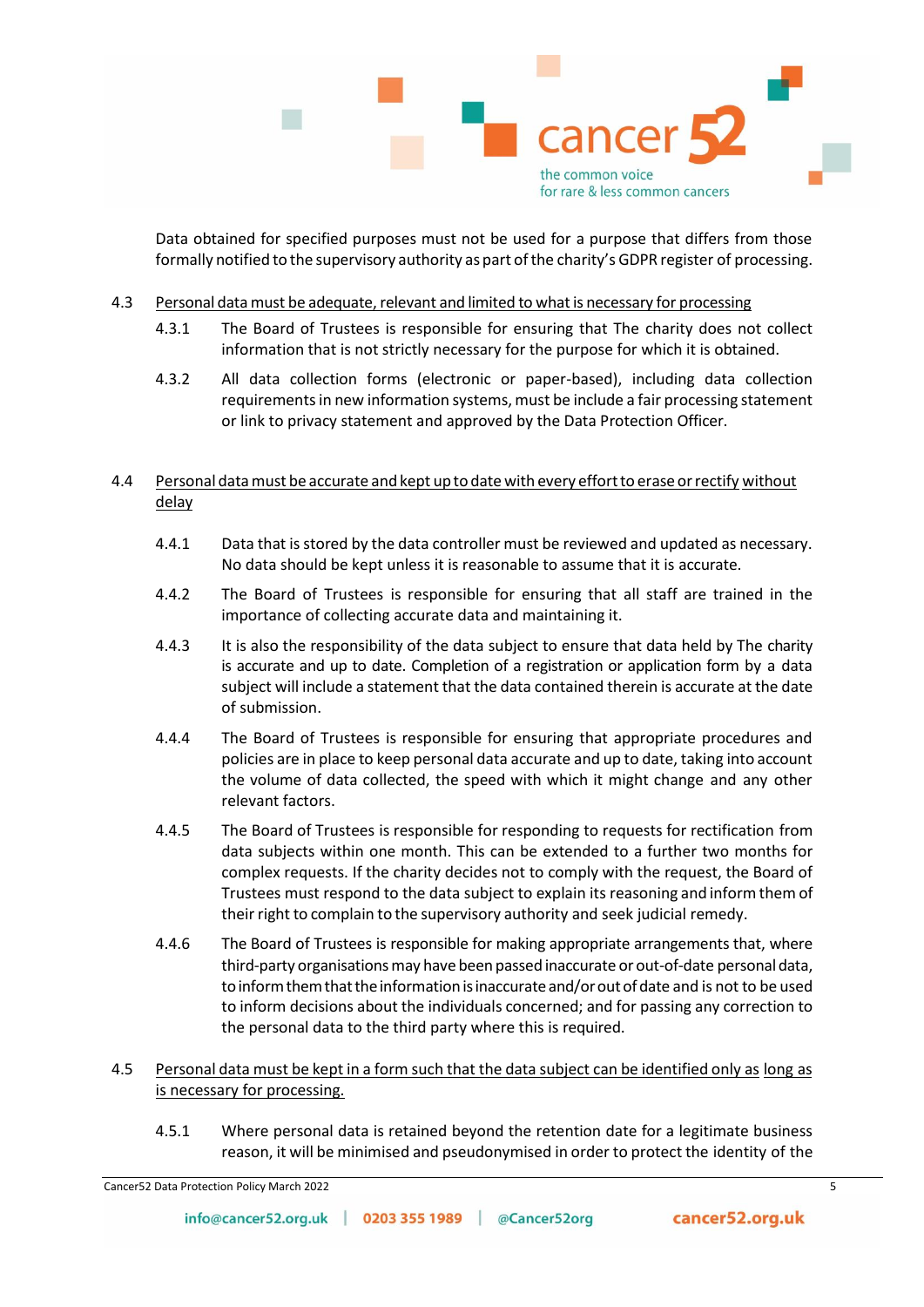

data subject in the event of a data breach.

# 4.6 Personal data must be processed in a manner that ensures the appropriate security

The Board of Trustees will carry out a risk assessment, using the DPIA procedure, which is available here, taking into account all the circumstances of the charity's controlling or processing operations.

In determining appropriateness, the Board of Trustees should also consider the extent of possible damage or lossthat might be caused to individuals (e.g. staff or beneficiaries) if a securitybreach occurs, the effect of any security breach on the charity, and any likely reputational damage including the possible loss of public trust.

Organisational measures include following:

- Appropriate training
- Checking the reliability of employees and contractors (such as references etc.);
- Data protection in employment contracts;
- Monitoring of staff for compliance with relevant security standards.

These controls have been selected on the basis of identified risks to personal data, and the potential for damage or distress to individuals whose data is being processed.

# 4.7 The controller must be able to demonstrate compliance with the GDPR's other principles (accountability)

The GDPR includes provisions that promote accountability and governance. These complement the GDPR's transparency requirements. The accountability principle in Article 5(2) requires you to demonstrate that you comply with the principles and states explicitly that this is your responsibility.

The charity demonstrates compliance with the data protection principles by implementing data protection policies, adhering to codes of conduct, implementing technical and organisational measures, as well as adopting techniques such as data protection by design DPIAs, breach notification procedure and incident response plan.

## **5. Data subjects' rights**

- 5.1 Data subjects have the following rights regarding data processing, and the data that is recorded about them:
	- 5.1.1 To make subject access requests regarding the nature of information held and to whom it has been disclosed.

Cancer52 Data Protection Policy March 2022 6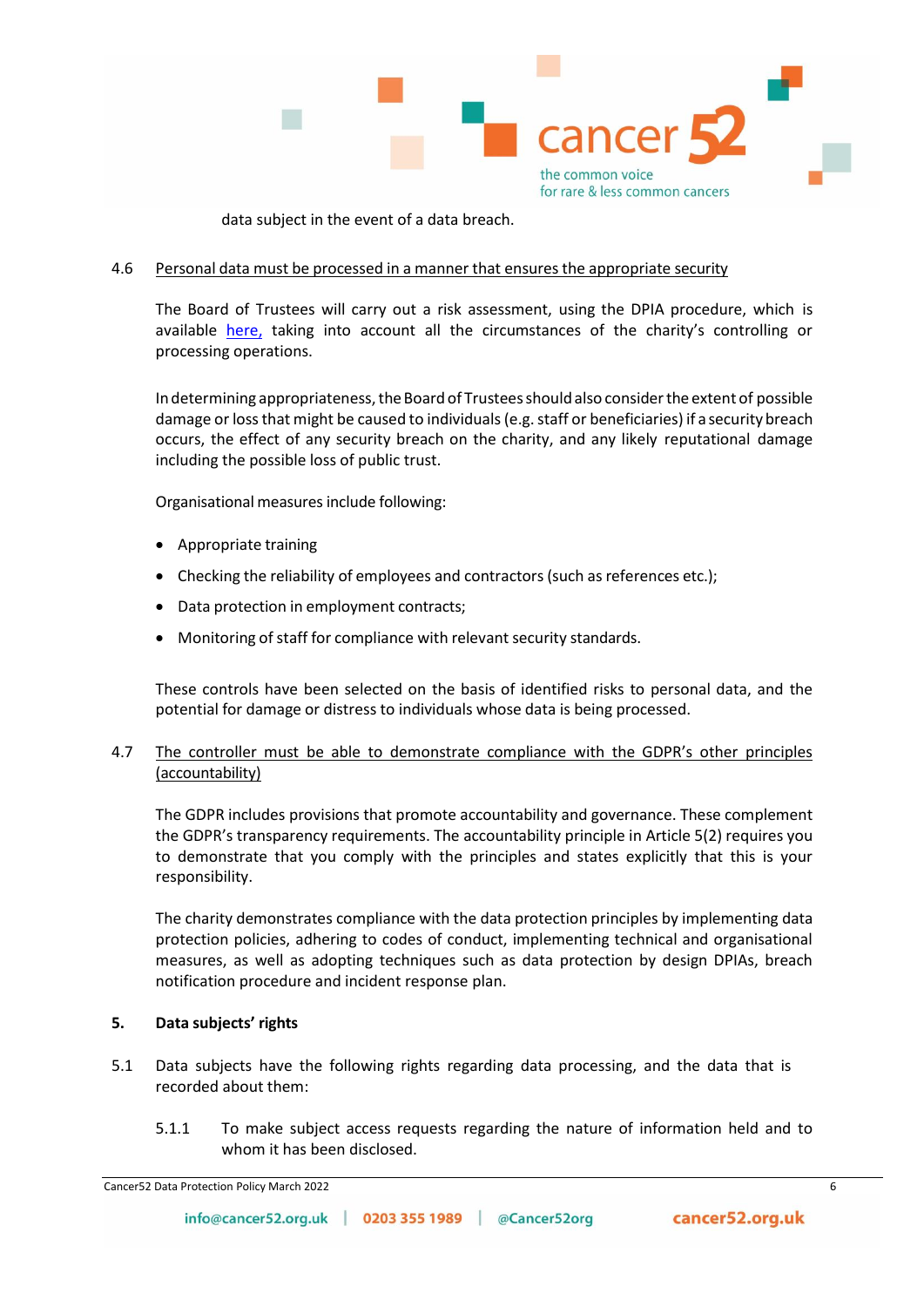

- 5.1.2 To prevent processing likely to cause damage or distress.
- 5.1.3 To prevent processing for purposes of direct marketing.
- 5.1.4 To be informed about the mechanics of automated decision-taking process that will significantly affect them.
- 5.1.5 To not have significant decisions that will affect them taken solely by automated process.
- 5.1.6 To sue for compensation if they suffer damage by any contravention of the GDPR.
- 5.1.7 To take action to rectify, block, erased, including the right to be forgotten, or destroy inaccurate data.
- 5.1.8 To request the supervisory authority to assess whether any provision of the GDPR has been contravened.
- 5.1.9 To have personal data provided to them in a structured, commonly used and machinereadable format, and the right to have that data transmitted to another controller.
- 5.1.10 To object to any automated profiling that is occurring without consent.
- 5.2 The charity ensures that data subjects may exercise these rights:
	- 5.2.1 Data subjects may request access to their data in a way that complies with the requirements of the GDPR.
	- 5.2.2 Data subjects have the right to complain to The charity related to the processing of their personal data, the handling of a request from a data subject and appeals from a data subject on how complaints have been handled.

|                      | <b>Supervisory authority contact</b><br>details | <b>Data Protection Representative</b><br>contact details |
|----------------------|-------------------------------------------------|----------------------------------------------------------|
| <b>Contact Name:</b> | Information Commissioner's Office               | Jonathan Pearce<br>Chair, Board of Trustees              |
| Address line 1:      | <b>Churchill House</b>                          | c/o Teenage Cancer Trust                                 |
| Address line 2:      | 17 Churchill Way                                | 93 Newman Street                                         |
| Address line 3:      | Cardiff                                         | London                                                   |
| Address line 4:      | <b>CF10 2HH</b>                                 | W1T3EZ                                                   |
| Email:               | casework@ico.org.uk                             | jonathan.pearce@cancer52.org.uk                          |
| Telephone:           | 029 2067 8400                                   |                                                          |

## **6. Consent**

6.1 The charity understands 'consent' to mean that it has been explicitly and freely given, and a specific, informed and unambiguous indication of the data subject's wishes that, by statement

**Cancer52 Data Protection Policy March 2022** 7 7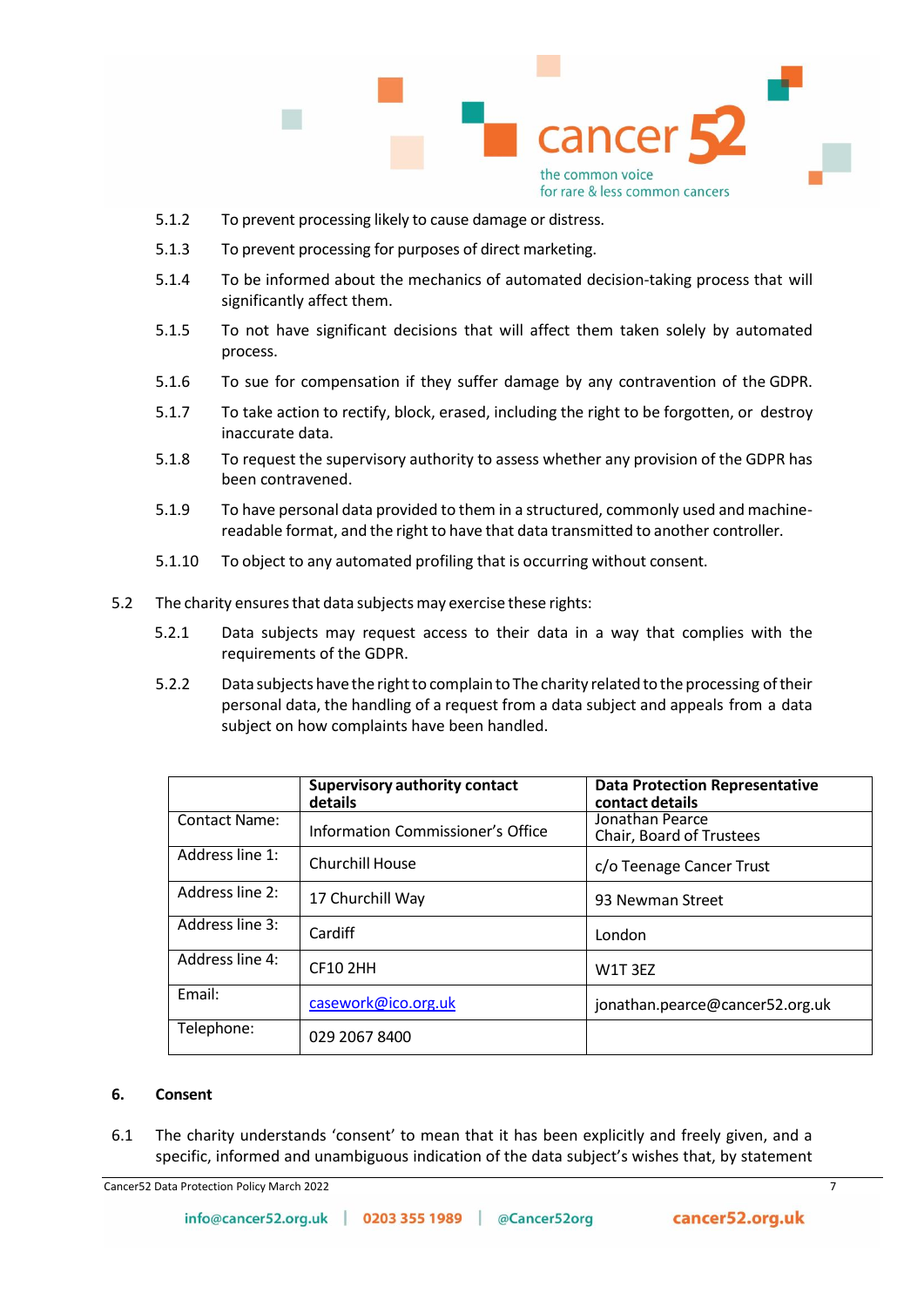

or by a clear affirmative action, signifies agreement to the processing of personal data relating to him or her. The data subject can withdraw their consent at any time.

The charity understands 'consent' to mean that the data subject has been fully informed of the intended processing and has signified their agreement, while in a fit state of mind to do so and without pressure being exerted upon them. Consent obtained under duress or on the basis of misleading information will not be a valid basis for processing.

- 6.2 There must be some active communication between the parties to demonstrate active consent. Consent cannot be inferred from non-response to a communication. The Controller must be able to demonstrate that consent was obtained for the processing operation.
- 6.3 For sensitive data, explicit written consent of data subjects must be obtained unless an alternative legitimate basis for processing exists.
- 6.4 Where the data subject is a child, parental or custodial authorisation must be obtained. This requirement applies to children under the age of 16 (to be confirmed once legislation is enacted).

## **7. Security of data**

- 7.1 All Staff, Contractors and Volunteers are responsible for ensuring that any personal data that they are responsible for is kept securely and is not, under any conditions, disclosed to any third party unless that third party has been specifically authorised to receive that information and has entered into a confidentiality agreement.
- 7.2 Personal data shall be accessible only to those who have a legitimate requirementto use it. Who has accessto what will be determined by the DPIA covering the relevant business process.
- 7.3 All personal data shall be held securely.
- 7.4 All personal data should be treated with the highest security and must be kept:
	- in a lockable room with controlled access; and/or
	- in a locked drawer or filing cabinet; and/or
	- if computerised, password protected; and/or
	- stored on (removable) computer media which are encrypted.

## **8. Disclosure of data**

8.1 Personal data shall not be disclosed to unauthorised third parties such as; family members, friends, government bodies, and in certain circumstances the Police. All Staff shall exercise caution when asked to disclose personal data to a third party. There must be a legitimate business reason for the transfer and appropriate NDA or Data processor agreements in place.

## **9. Retention and disposal of data**

**Cancer52 Data Protection Policy March 2022** 8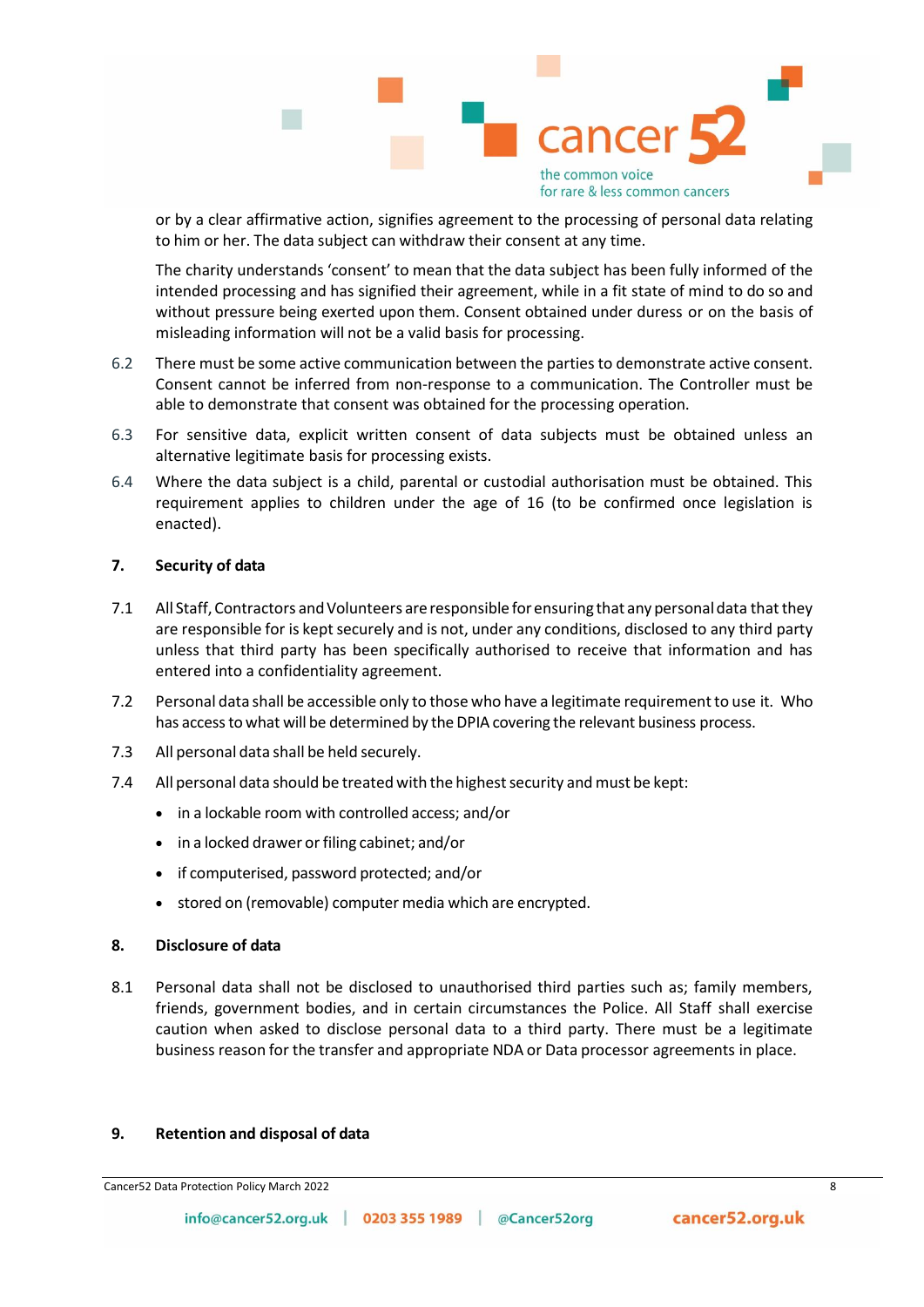

- 9.1 The charity will not keep personal data in a form that permits identification of data subjects for longer a period than is necessary, in relation to the purpose(s) for which the data was originally collected.
- 9.2 Data may be stored for longer periods if the personal data will be processed solely for archiving purposes in the public interest, scientific or historical research purposes or statistical purposes, subject to the implementation of appropriate technical and organisational measures to safeguard the rights and freedoms of the data subject.
- 9.3 Personal data must be disposed of securely in accordance with the sixth principle of the GDPR processed in an appropriate manner to maintain security, thereby protecting the "rights and freedoms" of data subjects.

## **10. Data transfer outside the UK**

- 10.1 Cancer52 is a UK only charity and does not transfer personal information, as defined by the GDPR, outside of the UK.
- 10.2 In the exceptional circumstance that such a transfer is being contemplated, explicit, written, agreement must be obtained from the trustees, who must be assured that all requirements of the GDPR are met, particularly in the contract between the charity and the relevant  $3^{rd}$  party.

## **11. Risks associated with the processing of personal data**

- 11.1 The charity is aware of any risks associated with the processing of particular types of personal data.
	- 11.1.1 The level of risk to individuals associated with the processing of their personal data is assessed. Data protection impact assessments(DPIAs) are carried out in relation to the processing of personal data by The charity, and in relation to processing undertaken by other organisations on behalf of the charity.
	- 11.1.2 Any risks identified by the risk assessment are actively managed in order to reduce the likelihood of a non-conformance with this policy.
	- 11.1.3 Where a type of processing is likely to result in a high risk to the rights and freedoms of natural persons, in particular using new technologies and taking into account the nature, scope, context and purposes of the processing, a DPIA will be undertaken to assessthe impact oftheenvisaged processingoperations on the protection of personal data. A single DPIA may address a set of similar processing operations that present similar high risks. The DPIA must be signed off by the Board of Trustees before processing commences.
	- 11.1.4 Appropriate controls will be selected and applied to reduce the level of risk to an acceptable level, in line with the charity'srisk policy and the requirements of the GDPR.

#### **12. Document Owner and Approval**

Cancer52 Data Protection Policy March 2022 9